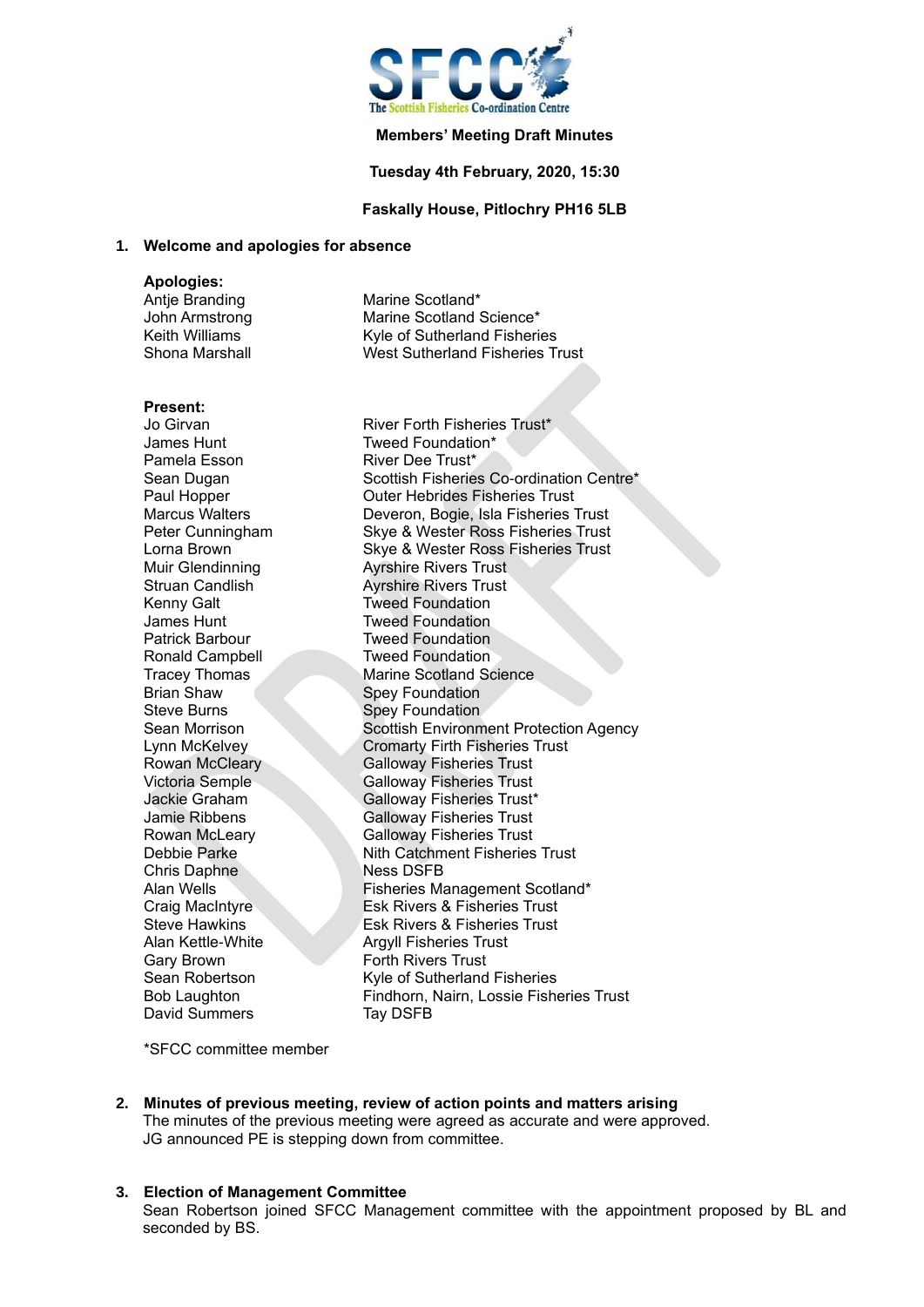### **4. Chairman's Report**

JG emphasised that National Electrofishing Programme for Scotland (NEPS) work was challenging but very much worthwhile. One point to note was some days were wasted due to arriving at the site and realising the site was unfishable for some reason. There was also a positive opportunity to work together with Karen (MSS) to map areas that are unfishable to improve the situation for next year. FishObs is easy to use and leads to less mistakes when compared with data entry using the SFCC database. JG also highlighted that the Salmon Pressures project is up and running and thanked members for their contributions. Members have also taken part in a mapping exercise to plan the development of Scotland's network of fish counters.

### **5. Review of 2019 and proposed objectives for 2020 (Sean)**

**Highlights**- SFCC gained 2 new members- Brora and Lochaber, made possible by member commitment and the slightly reduced subscription rate.

The salmon pressures tool process is running well and SD thanked members for significant contributions uploaded to date. ACTION: SD to discuss with MSS the possibility of opening up the pressures tool again in the future, perhaps for an annual update.

Several training courses were organised during the year, many delivered by SFCC memberselectrofishing; team leader; freshwater pearl mussel; barrier assessment; drone workshop; and SD ran a field mapping course. SD canvassed interest in future training courses.

**SFCC 2020 priorities**- Salmon pressures tool; training program dependant on demand; storage for electrofishing data; review for all fish data storage.

An open discussion was had regarding next steps:

AKW enquired around any new database options and the ability to compare electrofishing results against the national benchmark.

A discussion on drone training was had- demand, legality, insurance, registering, law change in June.

### ACTION: SFCC (through SEPA) to help push awareness of any green engineering days/courses.

The need for GDPR training was raised; JG mentioned that there is an online course available.

Members discussed PVG (Protection of Vulnerable Groups) training to enable working in education and schools.

ACTION: JG to investigate the possibility of online PVG courses through STEM (Science, Technology, Engineering and Maths).

The SFCC Electrofishing training review was discussed. MSS contribution was delayed due to the workload of NEPS. There is a need to ensure that we do not have 2 diverging protocols (SFCC and NEPS).

JH suggested that 5 years is too long for the team leader refresher. AW relayed that Brian Davidson was developing an online refresher for enforcement. JG proposed a potential solution that the team leader refresher be online every 3 years and in person every 5 years. Cost and regularity of training every 3 years is an issue for members. It may also be difficult to attend courses if only one date per year is offered. Most contract work requires an up to date certificate- difficulties presenting expired certificate.

# **6. Financial Statement**

SD displayed the SFCC cash flow report. A slightly larger contribution was provided by Scottish Government thanks to Simon Dryden. The financial constraints of members were recognised and a reduced subscription rate applied.

### **7. Proposed budget for 2019-20**

The draft budget for 2020-21 was presented. In summary, if all planned spending is actioned a deficit of ~£10,000 (from reserves) is proposed. This assumes £5,000 set aside for database development